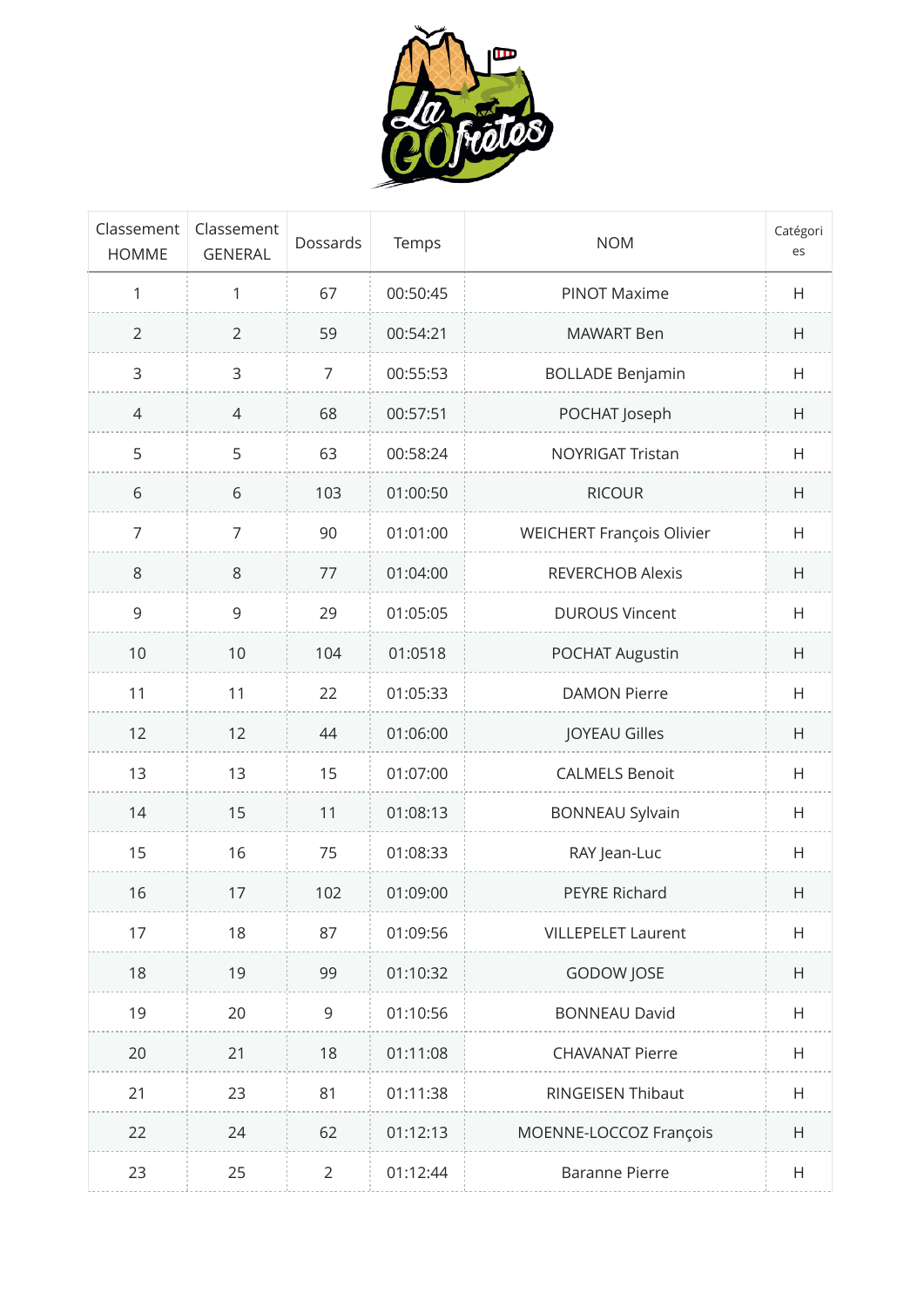| Classement<br><b>HOMME</b> | Classement<br><b>GENERAL</b> | Dossards | Temps    | <b>NOM</b>              | Catégori<br>es |
|----------------------------|------------------------------|----------|----------|-------------------------|----------------|
| 24                         | 26                           | 93       | 01:13:37 | <b>WILLEMS Thibaut</b>  | H              |
| 25                         | 27                           | 6        | 01:13:39 | <b>BOLAND Martin</b>    | H              |
| 26                         | 28                           | 53       | 01:13:50 | LEONE Grégory           | Н              |
| 27                         | 29                           | 42       | 01:14:17 | JEANVOINE Stéphane      | H              |
| 28                         | 30                           | 64       | 01:14:30 | <b>NOYRIGAT Tom</b>     | Н              |
| 29                         | 31                           | 72       | 01:14:30 | Poussin Loris           | H              |
| 30                         | 32                           | 58       | 01:14:44 | <b>MAUCORPS Pierre</b>  | H              |
| 31                         | 33                           | 24       | 01:15:12 | DARNE Stéphane          | H              |
| 32                         | 34                           | 23       | 01:15:36 | <b>DARNE Mathieu</b>    | H              |
| 33                         | 35                           | 71       | 01:15:44 | <b>POULY Fabien</b>     | H              |
| 34                         | 36                           | 84       | 01:15:44 | <b>STACHOWICZ Noe</b>   | H              |
| 35                         | 37                           | 14       | 01:15:57 | <b>Brohan Lenaic</b>    | H              |
| 36                         | 38                           | 50       | 01:16:36 | <b>LAURE Anthony</b>    | Н              |
| 37                         | 39                           | 26       | 01:16:43 | <b>DEBROUX Olivier</b>  | H              |
| 38                         | 40                           | 73       | 01:16:54 | <b>PRATS Marc</b>       | H              |
| 39                         | 41                           | 79       | 01:18:15 | <b>RICHARD Maxime</b>   | Н              |
| 40                         | 42                           | 10       | 01:18:17 | <b>BONNEAU Benj</b>     | Н              |
| 41                         | 43                           | 61       | 01:19:05 | MENU Théo               | H              |
| 42                         | 45                           | 101      | 01:19:47 | CELDELOUIE              | Н              |
| 43                         | 46                           | 105      | 01:20:15 | DUVEZ Leo               | Н              |
| 44                         | 47                           | 89       | 01:20:24 | Wandelli Rainer         | H              |
| 45                         | 49                           | 55       | 01:22:19 | <b>LOICHON Mickael</b>  | H              |
| 46                         | 50                           | 86       | 01:22:19 | <b>VAILLANT Thibaut</b> | H              |
| 47                         | 51                           | 56       | 01:22:21 | LOISSEAU Tristan        | H              |
| 48                         | 52                           | 100      | 01:22:34 | <b>DUCREST</b> Étienne  | H              |
| 49                         | 53                           | 78       | 01:23:28 | <b>Richard Alexis</b>   | H              |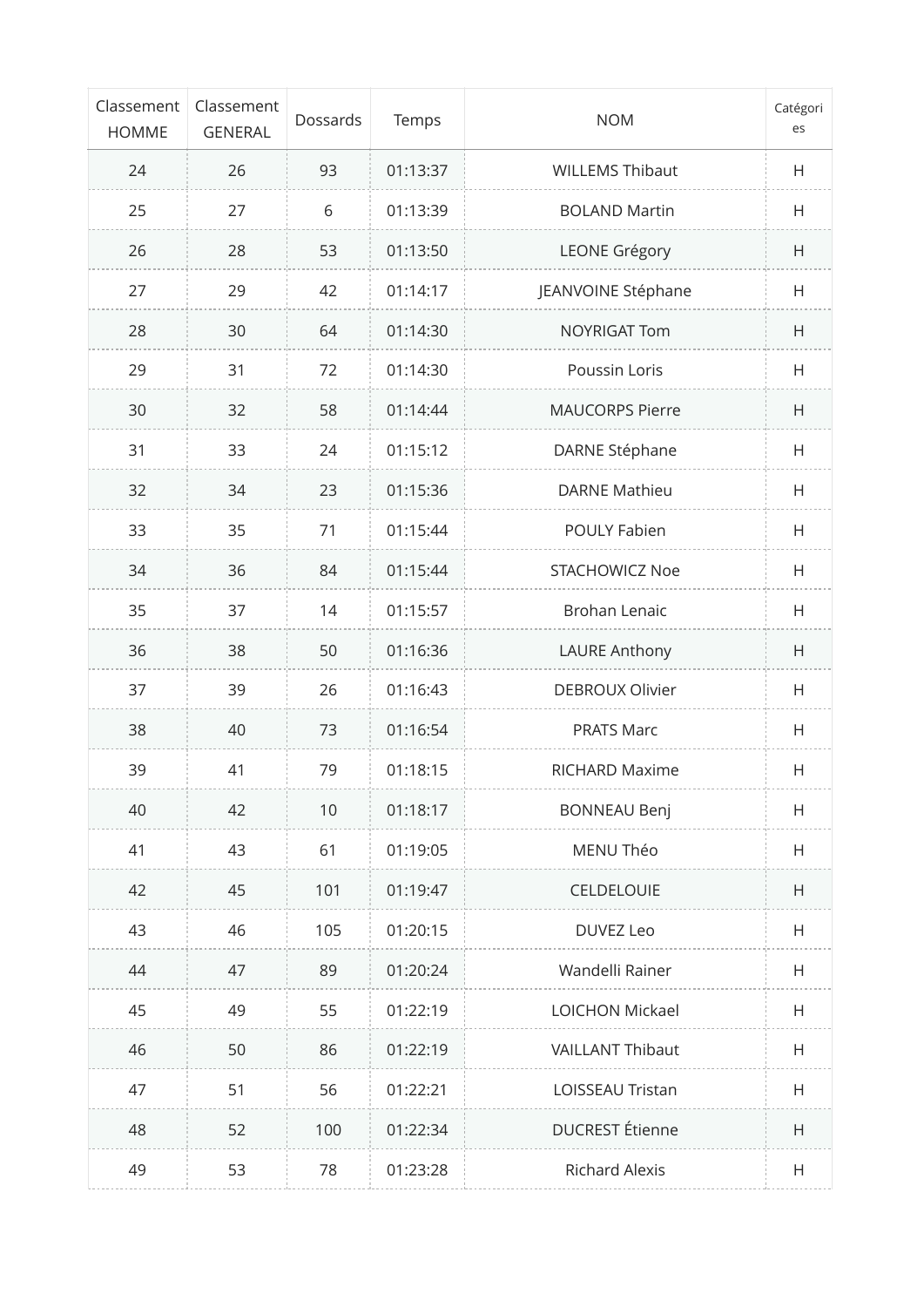| Classement<br><b>HOMME</b> | Classement<br><b>GENERAL</b> | Dossards | Temps     | <b>NOM</b>                  | Catégori<br>es |
|----------------------------|------------------------------|----------|-----------|-----------------------------|----------------|
| 50                         | 57                           | 49       | 01:24:20  | <b>LASBATS Yanis</b>        | H              |
| 51                         | 58                           | 70       | 01:24:28  | <b>POUGET Alexandre</b>     | H              |
| 52                         | 59                           | 21       | 01:24:58  | Dailly Sylvain              | H              |
| 53                         | 60                           | 41       | 01:25:57  | <b>HERRGOTT Thomas</b>      | H              |
| 54                         | 61                           | 76       | 01:26:16  | Remillieux Stéphane         | H              |
| 55                         | 63                           | 13       | 01:27:31  | <b>BRARD Jérome</b>         | H              |
| 56                         | 64                           | 43       | 01:27:32  | <b>JOULOT Michel</b>        | H              |
| 57                         | 65                           | 17       | 01:30:46  | <b>CHARY Benjamin</b>       | H              |
| 58                         | 66                           | 27       | 01:31:09  | <b>DORRE Cedric</b>         | H              |
| 59                         | 67                           | 32       | 01:31:12  | <b>FINET Alain</b>          | H              |
| 60                         | 69                           | 94       | 01:33:54  | ZMOKLY Frédéric             | H              |
| 61                         | 70                           | 40       | 01:35:18  | <b>HECHE Michel</b>         | H              |
| 62                         | 71                           | 45       | 01:36:40  | <b>JURY David</b>           | H              |
| 63                         | 72                           | 25       | 01:37:37  | DE SEGUINS Gabriel          | H              |
| 64                         | 73                           | 5        | 01:38:03  | <b>BIEBER Hugo</b>          | H              |
| 65                         | 74                           | 30       | 01:38::20 | DUVIVIER Christophe         | H              |
| 66                         | 76                           | 46       | 01:39:15  | <b>KERBOUCH Faien</b>       | H              |
| 67                         | 77                           | 95       | 01:39:16  | ZOUAKI Medhi                | H              |
| 68                         | 78                           | 19       | 01:43:06  | <b>CLAVELIER Yvan</b>       | H              |
| 69                         | 79                           | 66       | 01:43:30  | PICHO Didier                | Н              |
| 70                         | 82                           | 88       | 01:46:56  | <b>VONDERWEIDT Baptiste</b> | H              |
| 71                         | 83                           | 36       | 01:47:18  | <b>GALADO Philippe</b>      | H              |
| 72                         | 84                           | 8        | 01:50:16  | <b>BONFANTI Jean-Paul</b>   | H              |
| 73                         | 85                           | 28       | 01:54:47  | DRULANG Christophe          | H              |
| 74                         | 86                           | 39       | 01:54:58  | <b>GUITTON Marc</b>         | H              |
| 75                         | 88                           | 74       | 01:58:36  | <b>RALLIERE Eric</b>        | H              |